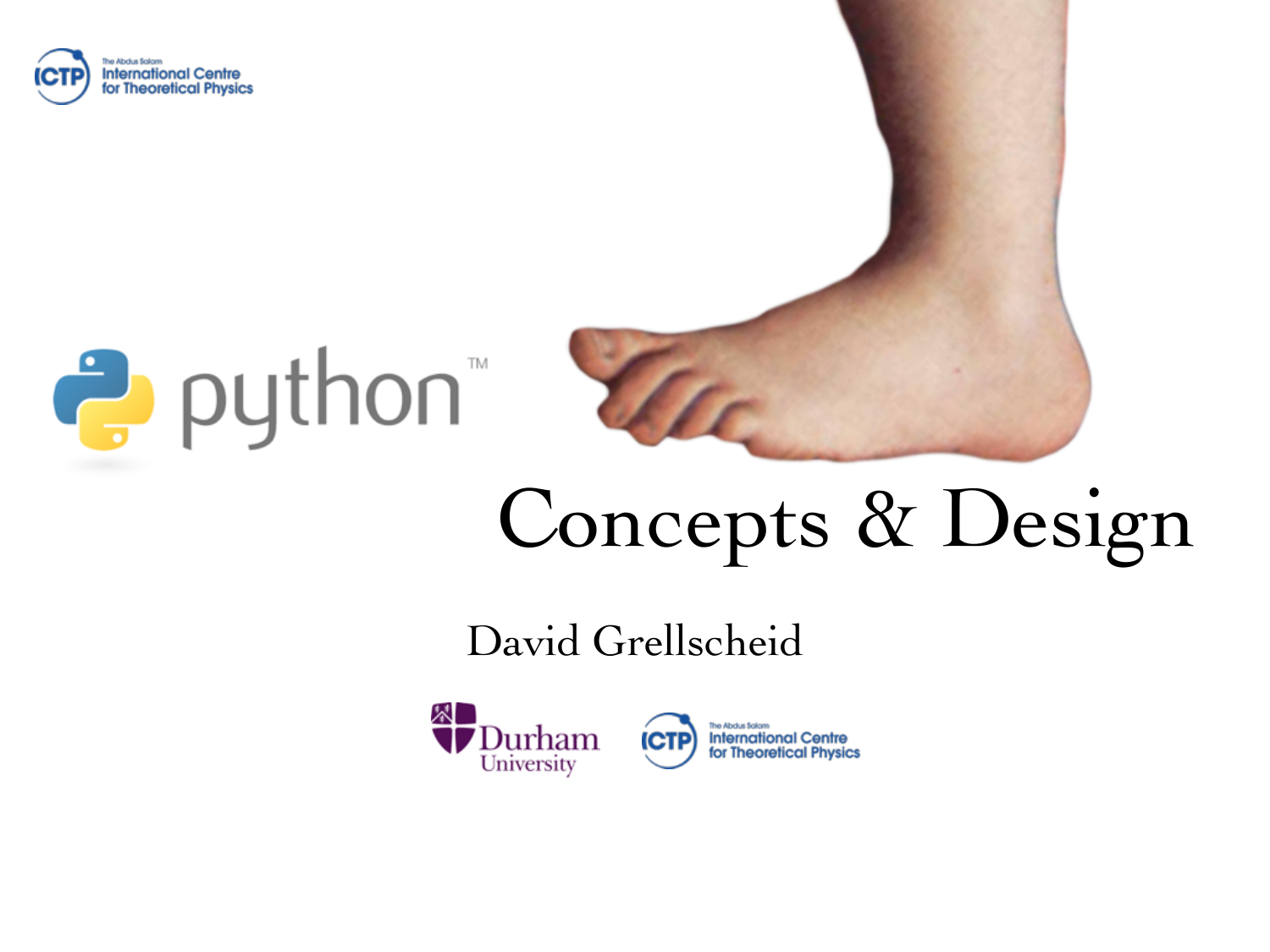

## Why Python?

- easy to learn
- huge library
- excellent science support
- quick development turnaround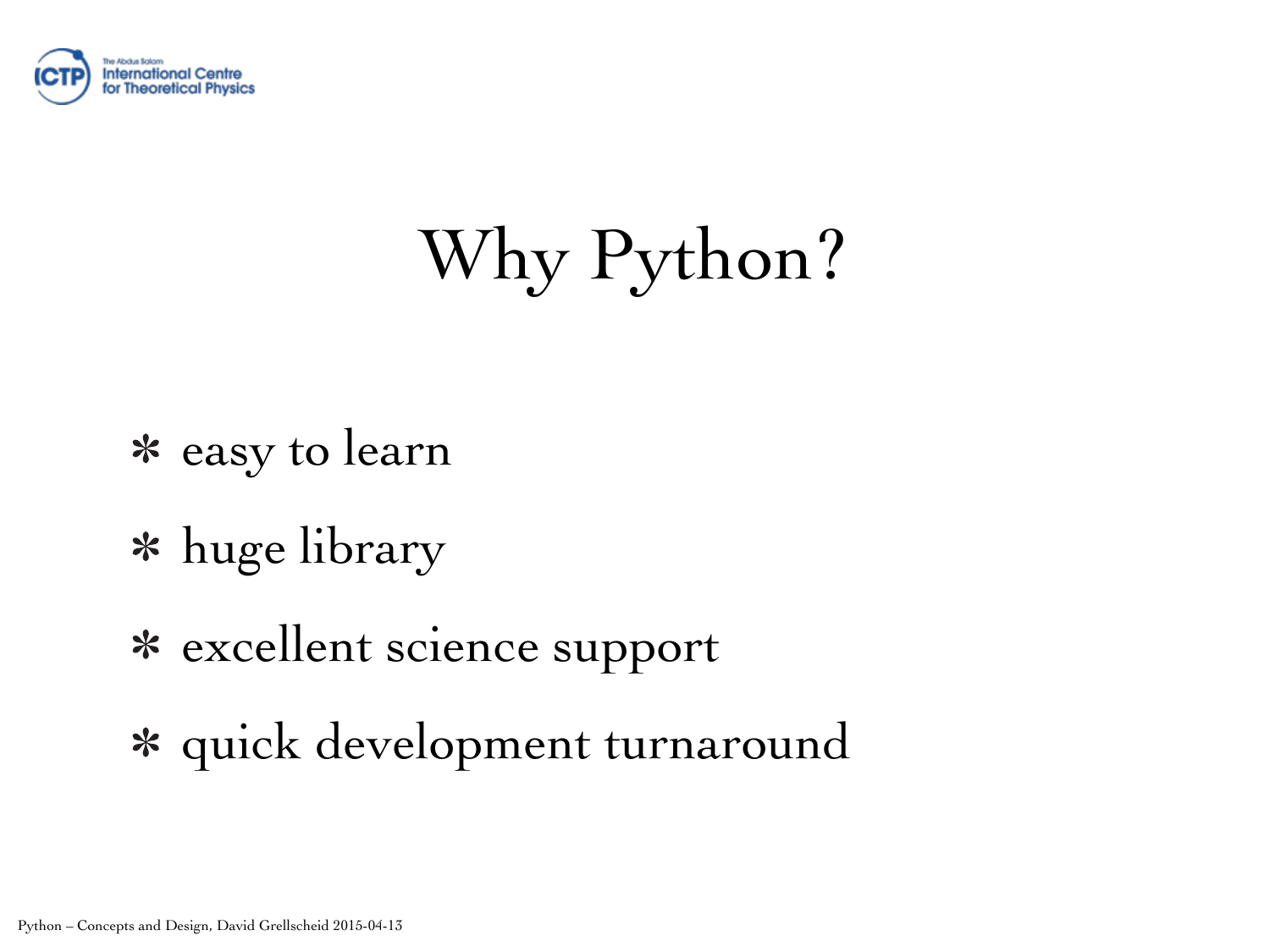

History

- development started 1989 main author Guido van Rossum (BDFL)
- Python 2.0: October 2000 (now: 2.7.9)
- Python 3.0: December 2008 (now 3.4.3)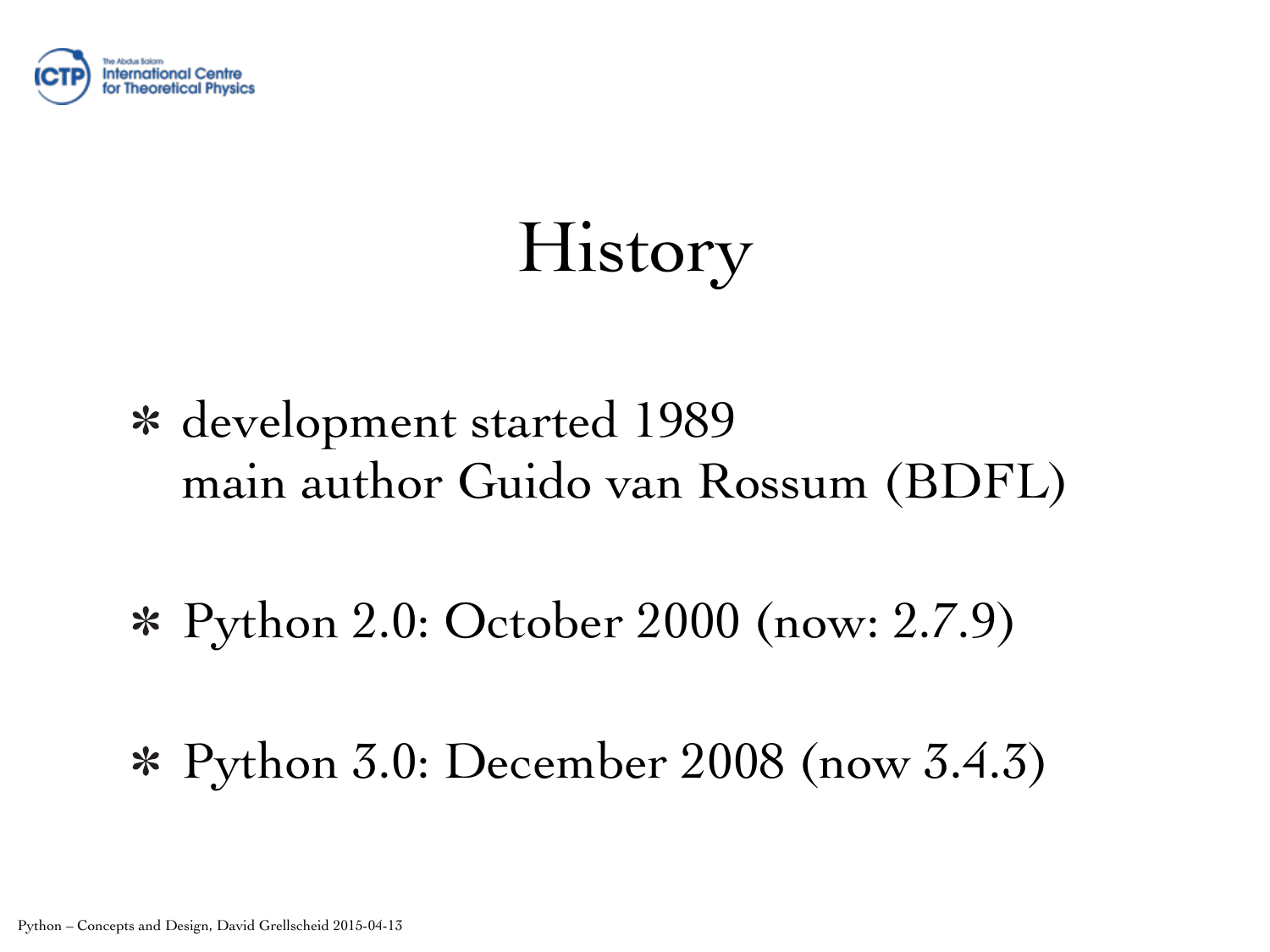

### Version Choice

- Python 2 used to have better library support time to switch has come
- Features from 3.0 ported to 2.6 Features from 3.1 ported to 2.7
- But: no more 2.x releases!
- conversion tools available: 2to3 3to2 largest visible change for beginners: print vs print()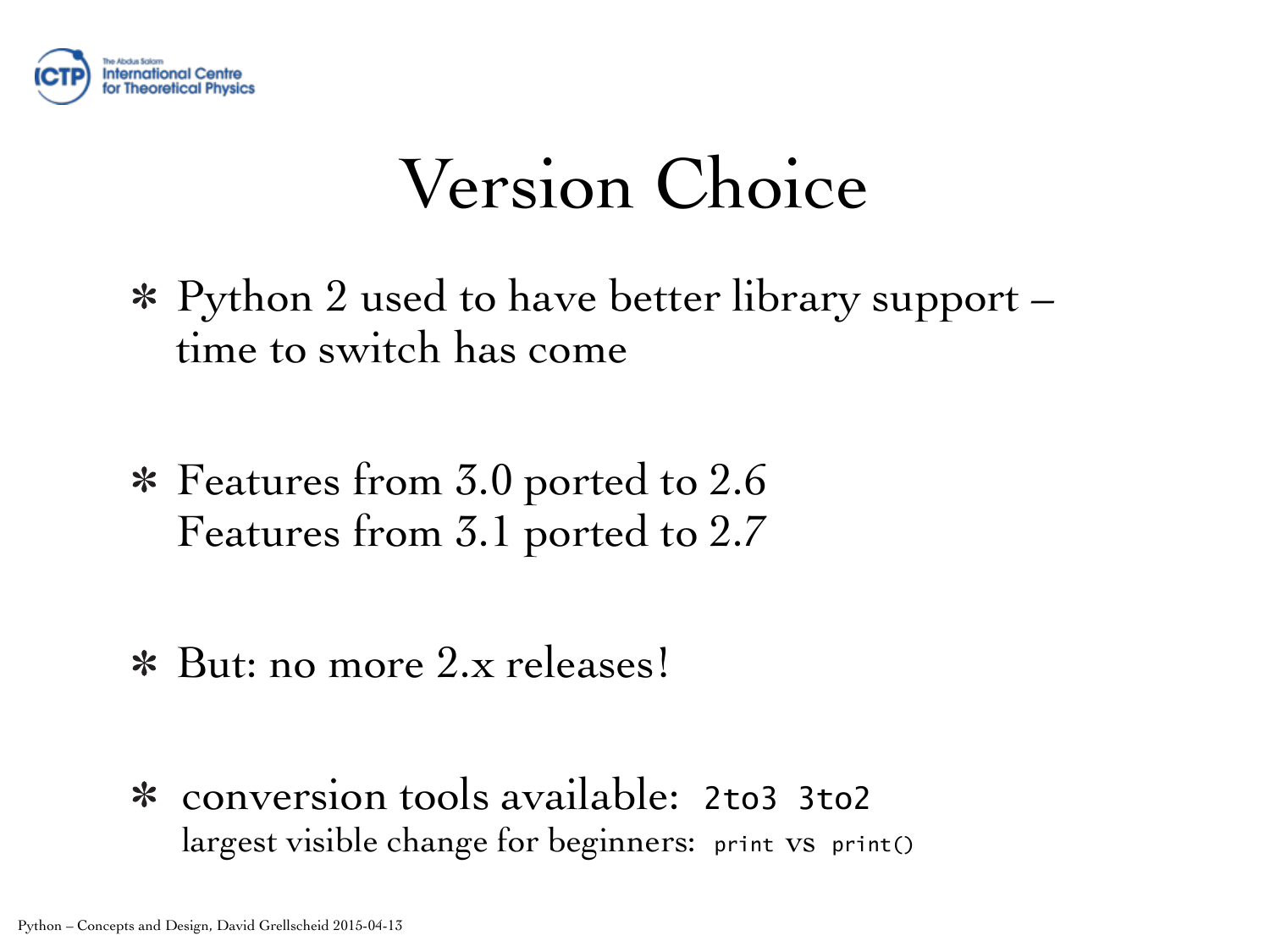

## Design choices

Zen of Python, by Tim Peters (import this)

- Beautiful is better than ugly.  $\ast$
- Explicit is better than implicit.  $\ast$
- Simple is better than complex.  $\ast$
- Complex is better than complicated.  $\ast$
- Readability counts.  $\ast$
- There should be one—and preferably only one—  $*$ obvious way to do it.
- If the implementation is hard to explain, it's a bad idea. $*$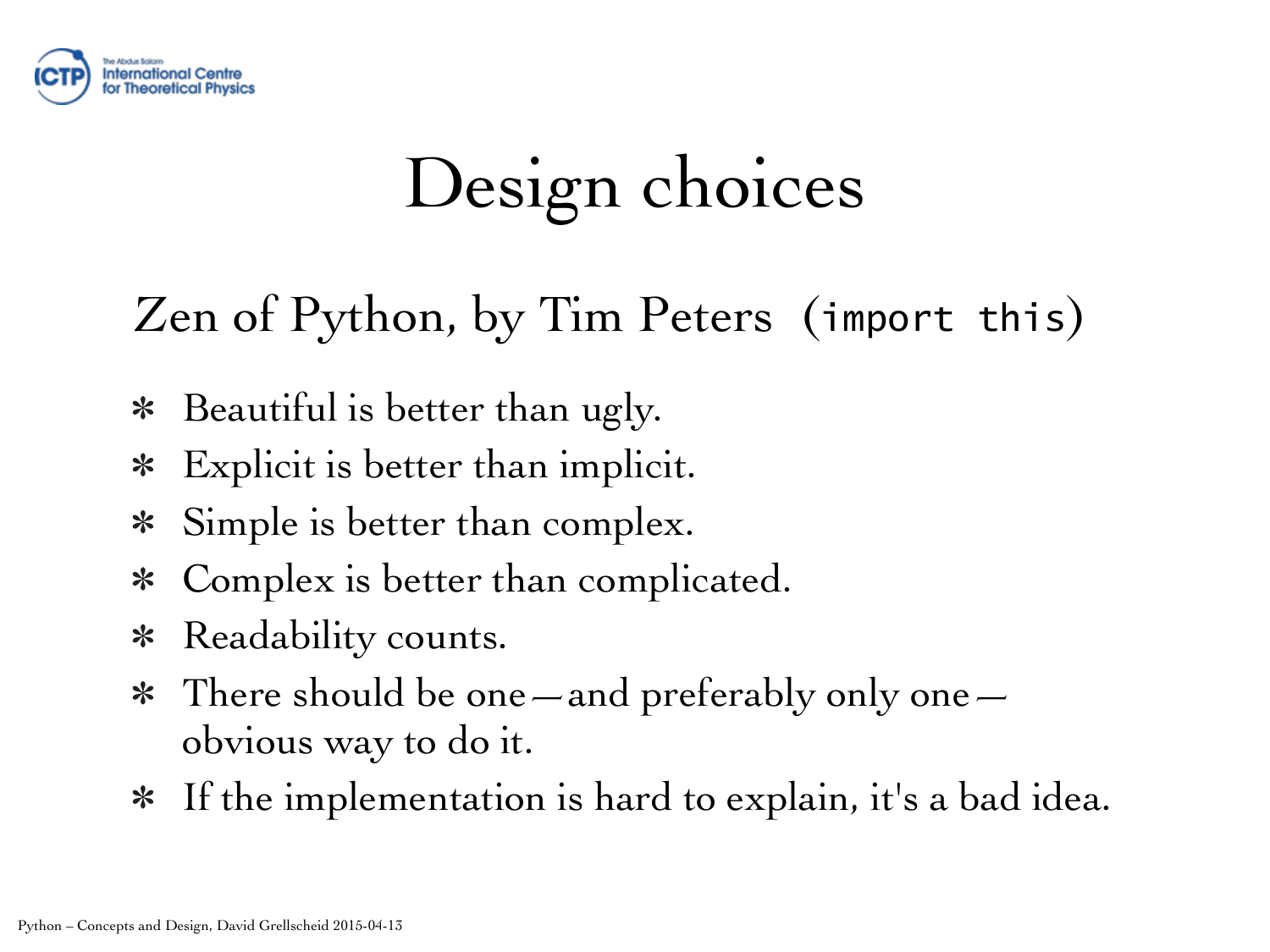

## Design choices

- Multi-paradigm language: structured, object oriented & functional styles are all supported
- Paradigms not enforced by language "We are all consenting adults here"
- clean syntax, fun to use
- Highly extensible: small core, large standard lib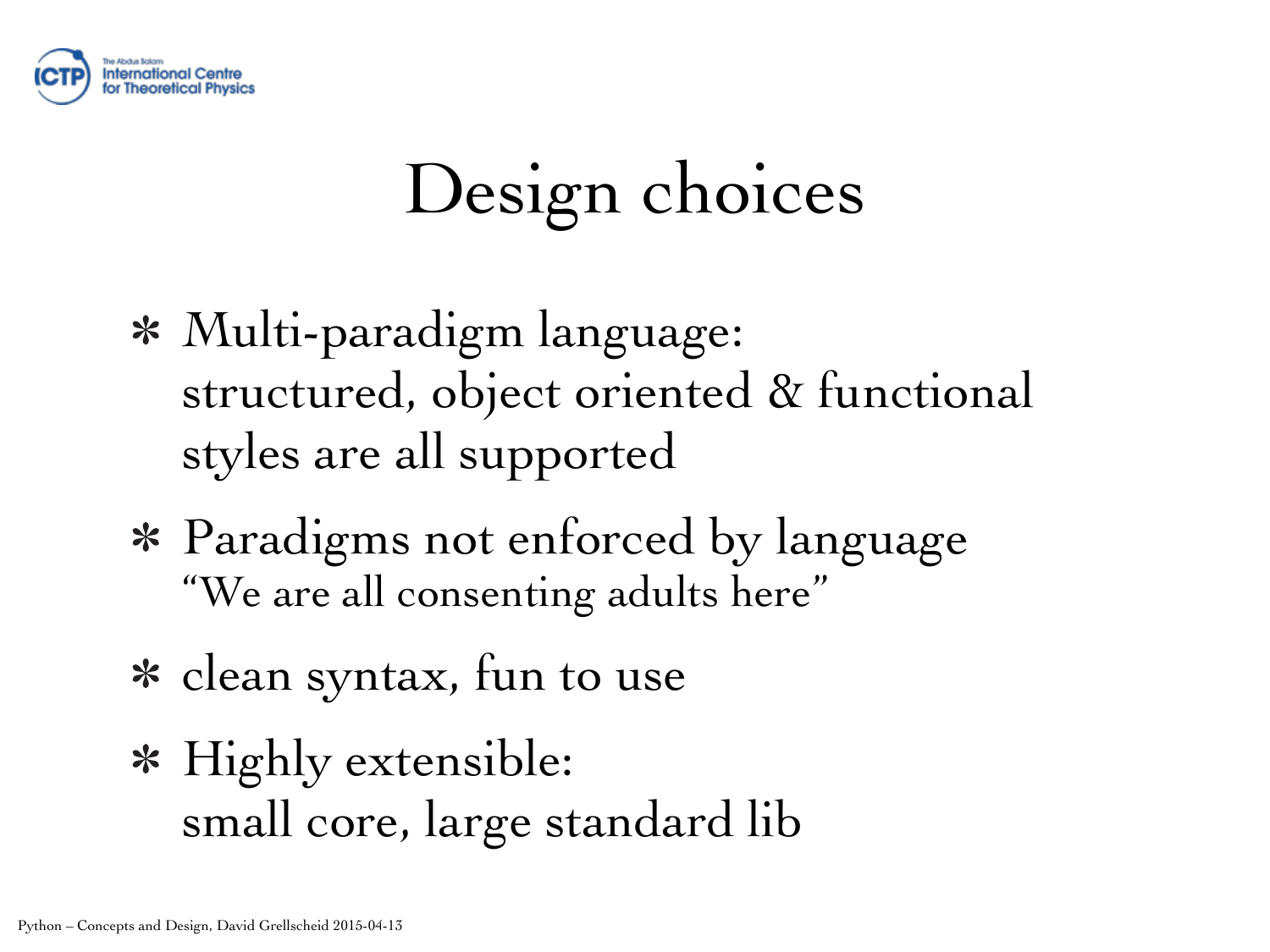

### Implementations

- CPython: the reference implementation, interpreted bytecode (pyc files)
- PyPy: just-in-time compiler to machine code
- Jython targets Java JVM
- IronPython: C# / .NET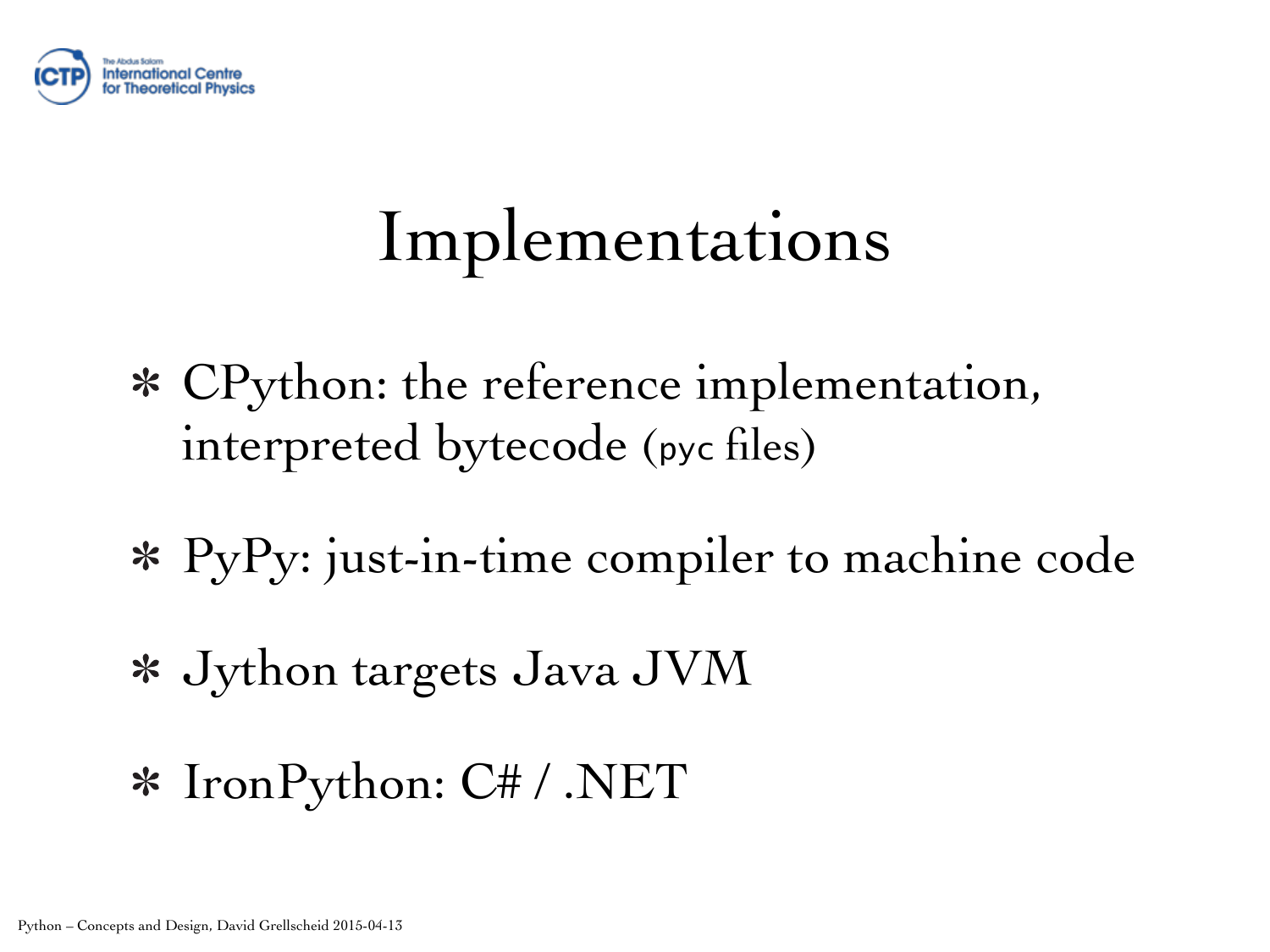

Type system

strong typing

'foo'+5 is an error

dynamic typing  $a = 'foo'$  $b = 2^{*}a$  $a = 5$  $b = 2^{*}a$ 

"duck typing" def foo(a,b): return a+b function calls will take any

argument types, runtime error if it doesn't fit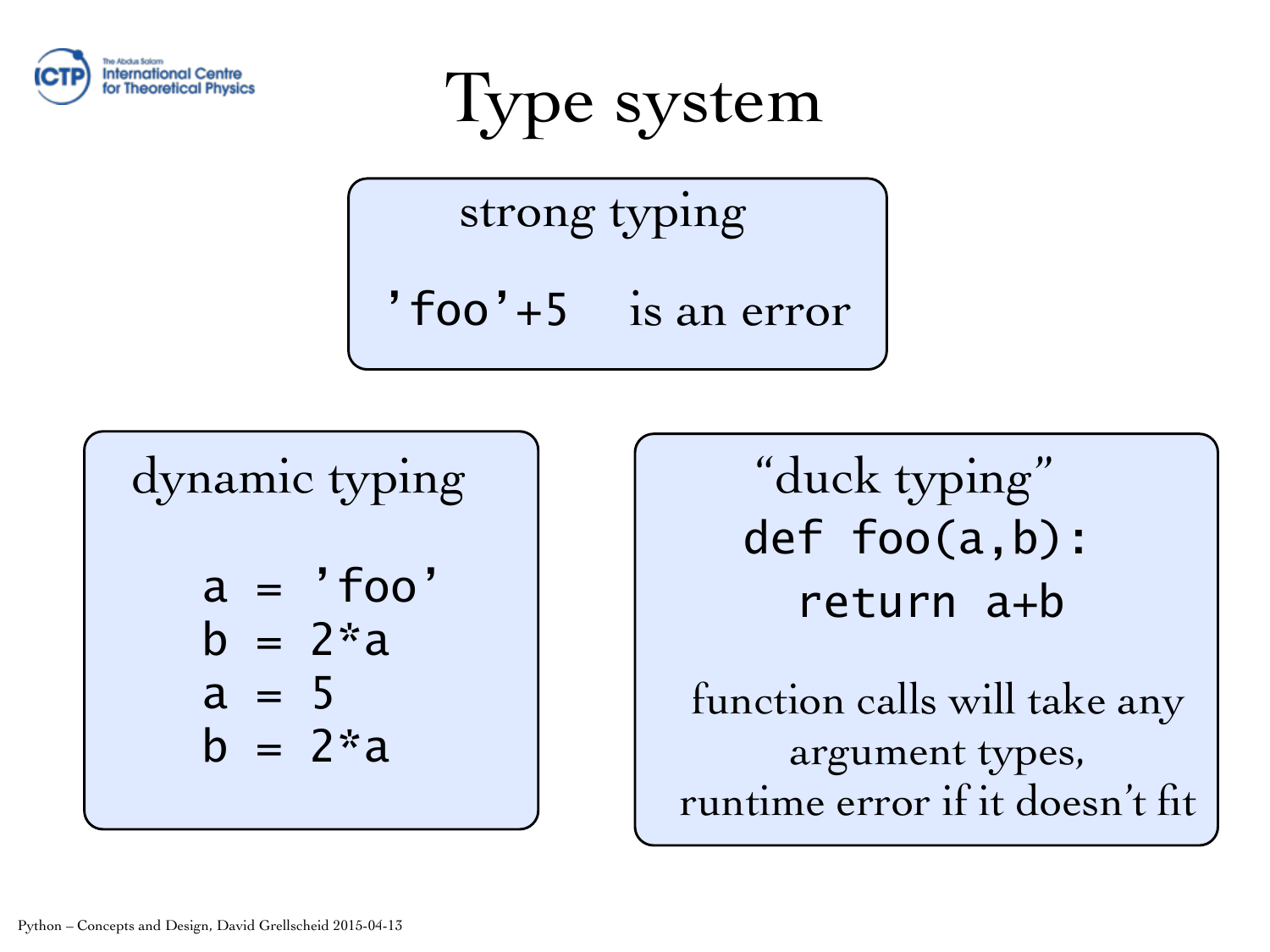

### Syntax

### Whitespace is significant!

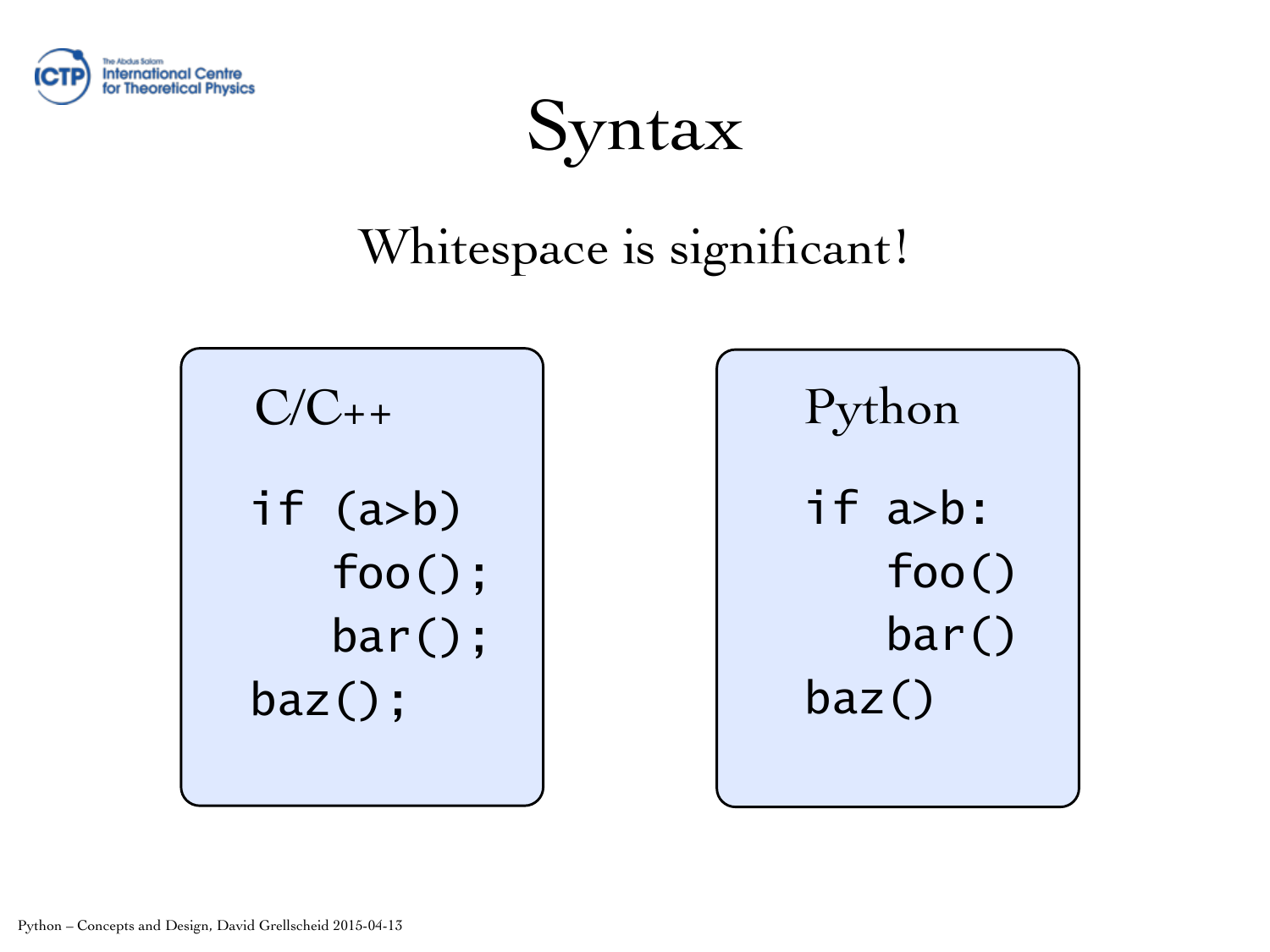

Syntax

#### Control flow

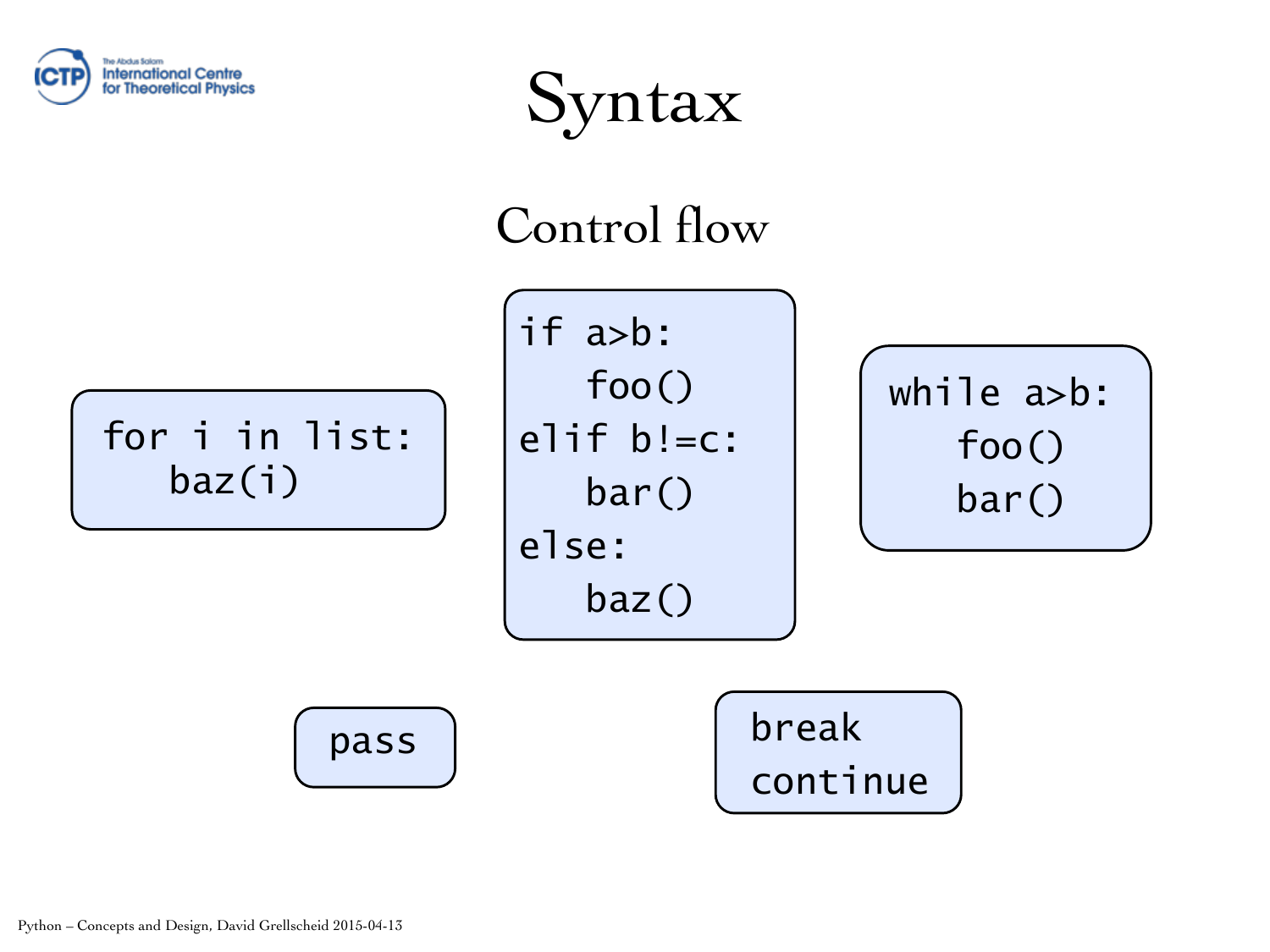

Syntax

Function definition def stuff(a,b,c):  $a = 3 * b$ return a+b-c

functions can be passed as values!

def timesN(N): def helper(x): return N\*x return helper

 $times6 = timesN(6)$  $a = \text{times}6(7)$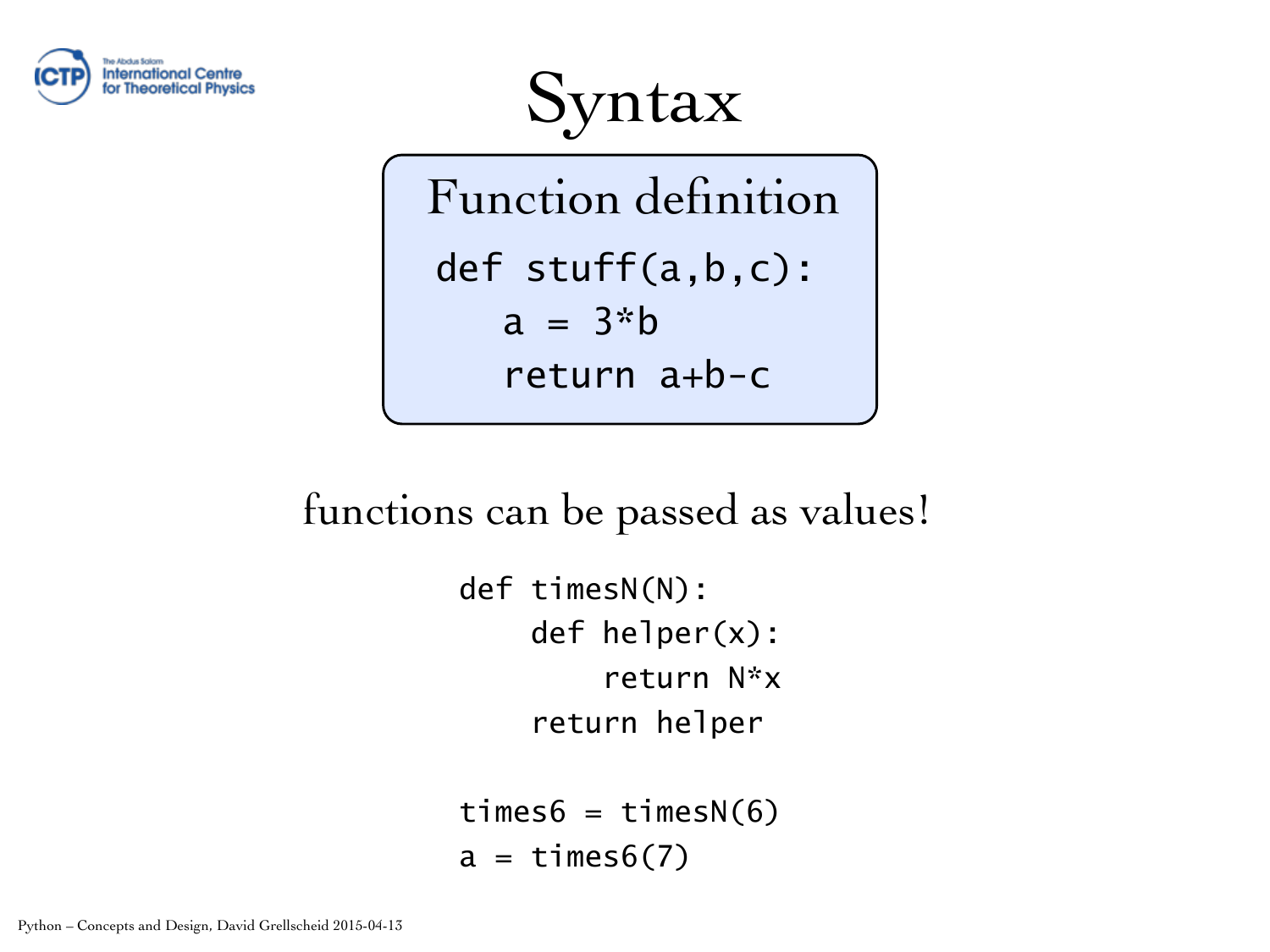



Use them!

try:  $a = read_my_data()$ except: print("Corrupted data")

```
if consistent_data(): 
         a = read_my_data()else: 
          print("Corrupted data")
is almost always preferable to:
```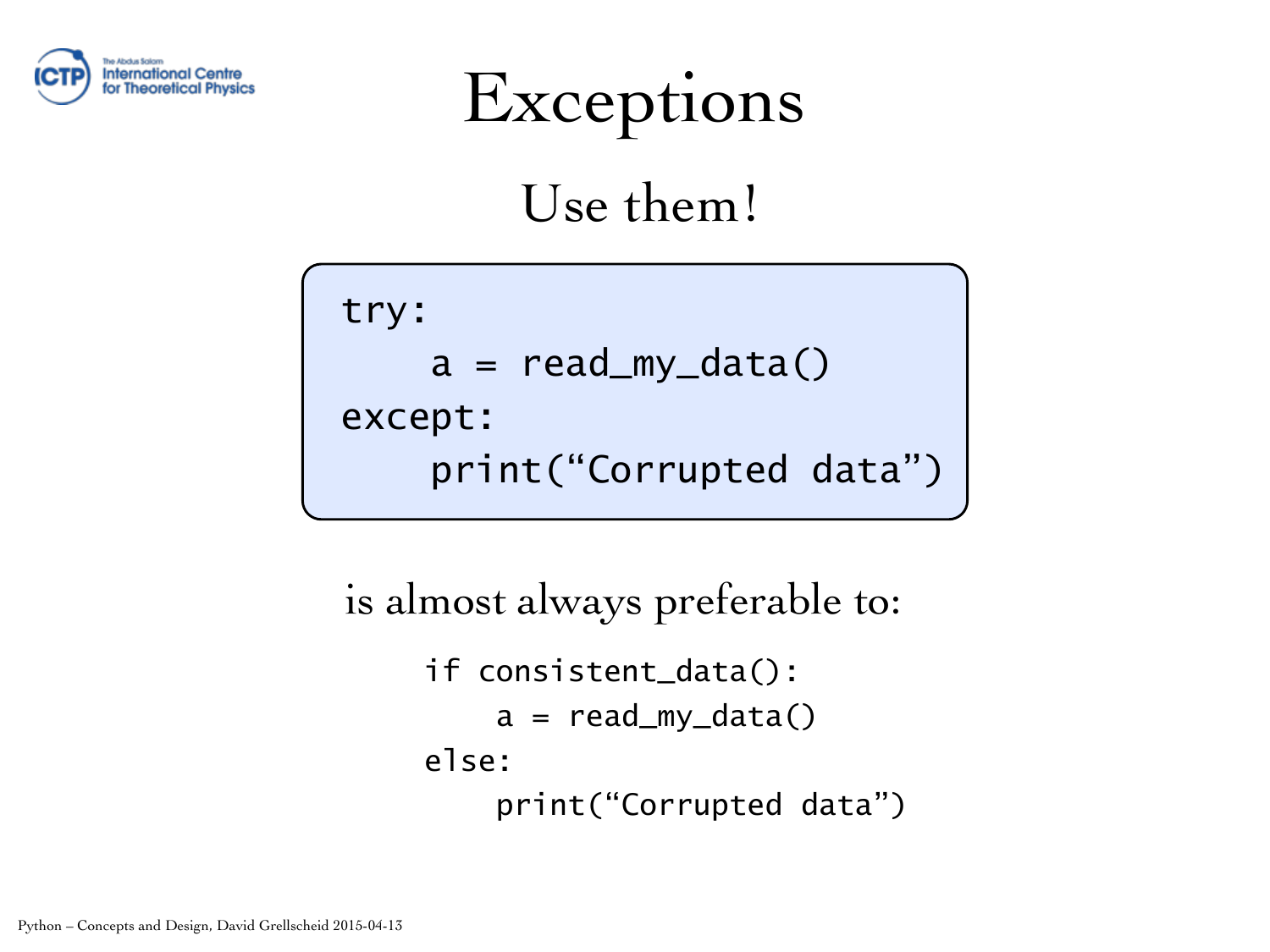

### Expressions

mostly as expected from other languages transparent arbitrary-length integers!

Be careful with division in Python 2!

 $(5/3 == 1)$   $(5./3. == 1.66666666667)$ 

Can be "fixed" with this line at the top:

from \_\_future\_\_ import division

Boolean operators are written out:

and or not True False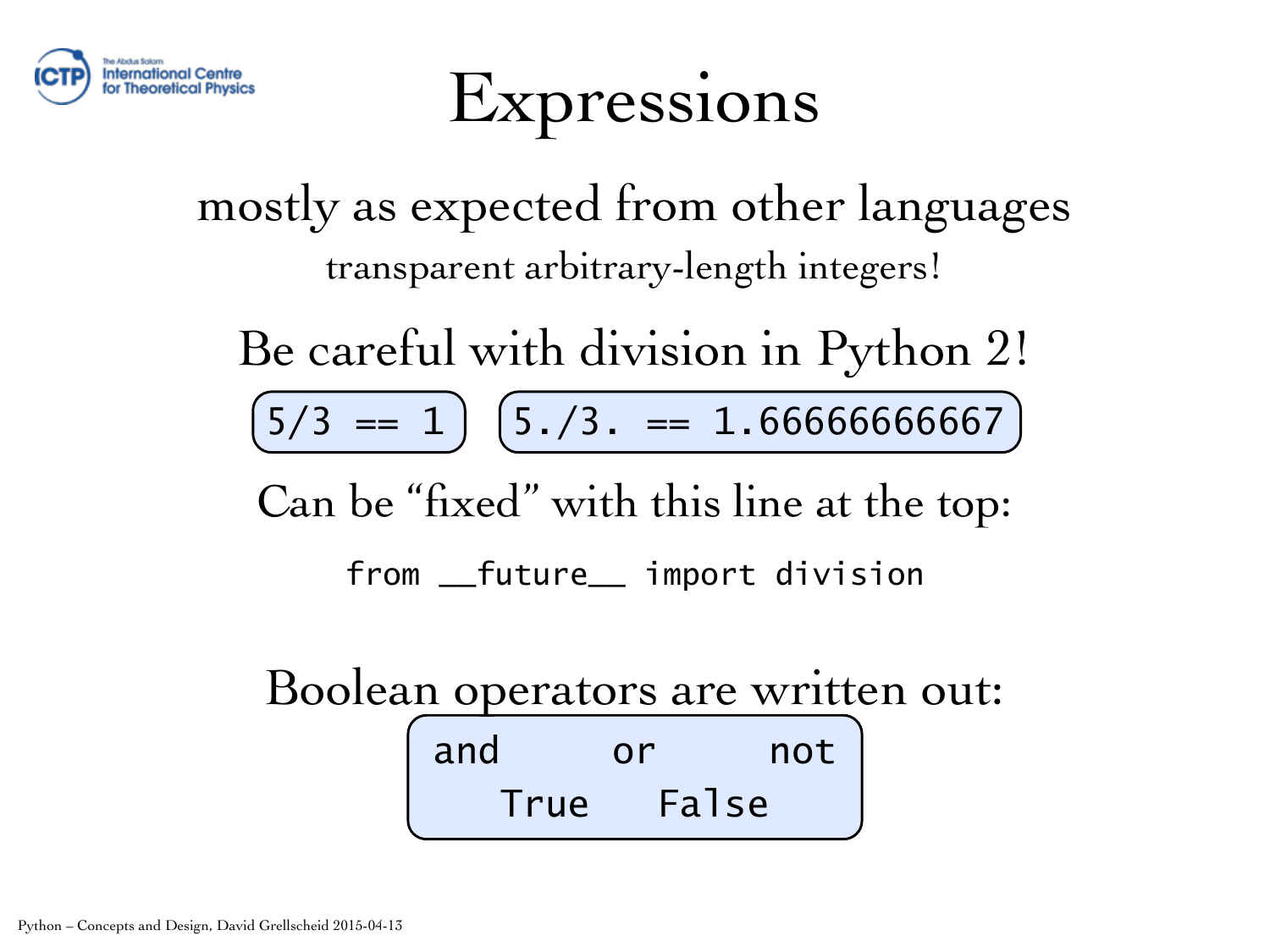

### Strings String delimiters: use ' or " as needed, no difference

a = "Fred's house"

b = 'He said "Hello!" to me'

Verbatim texts in triple quotes """can go over several lines like this **"**,,,,,,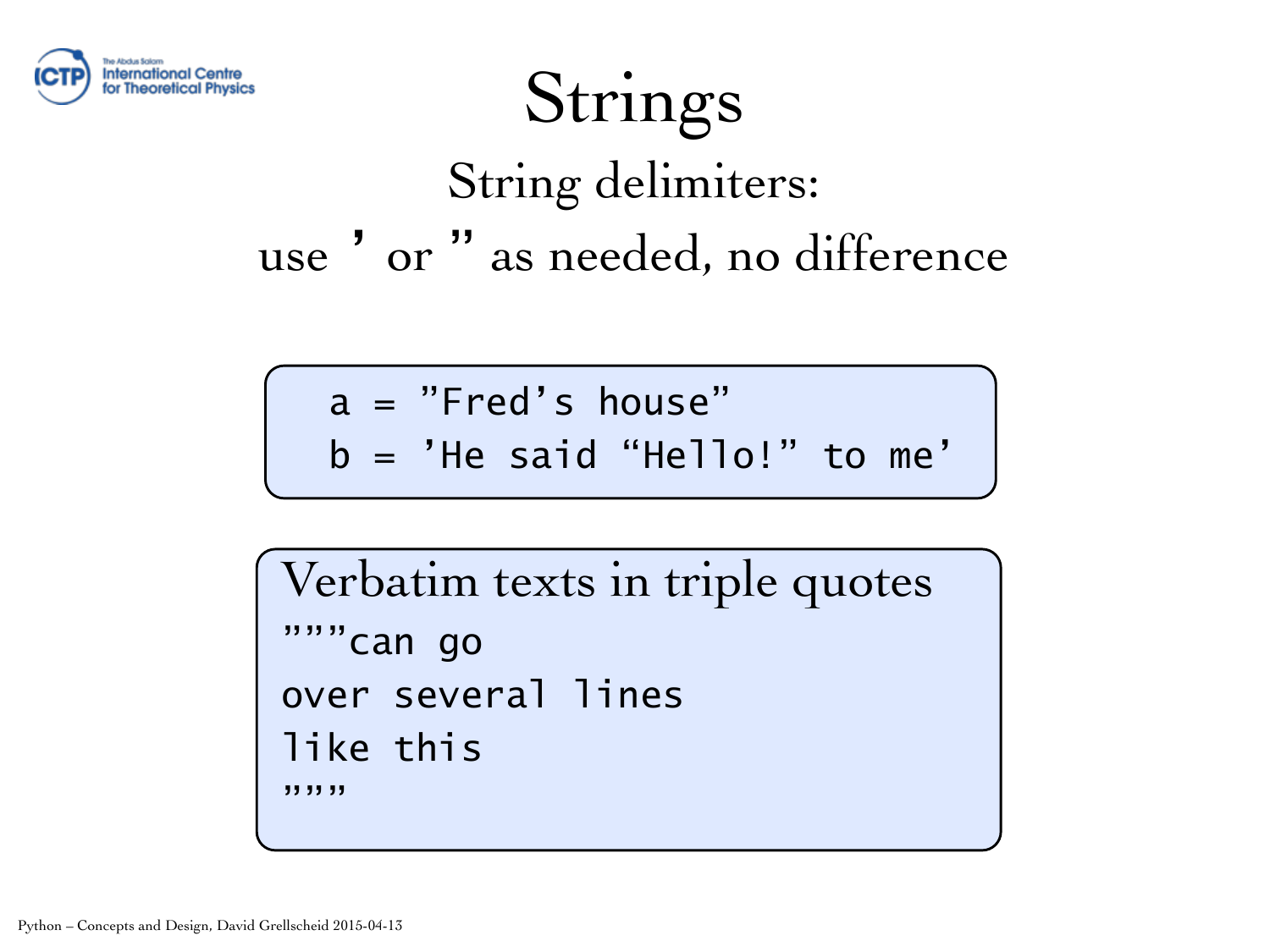

## String formatting

Two styles:

"I ate %d %s today" % (12,"apples") (like printf())

"I ate  $\{\}$   $\{\}$  today".format(12,"apples")

The second option is more flexible:

text = "I ate  ${num}$  {food} today. Yes, really  ${num}$ ." answer =  $text{text.format}(num=12,food='apples")$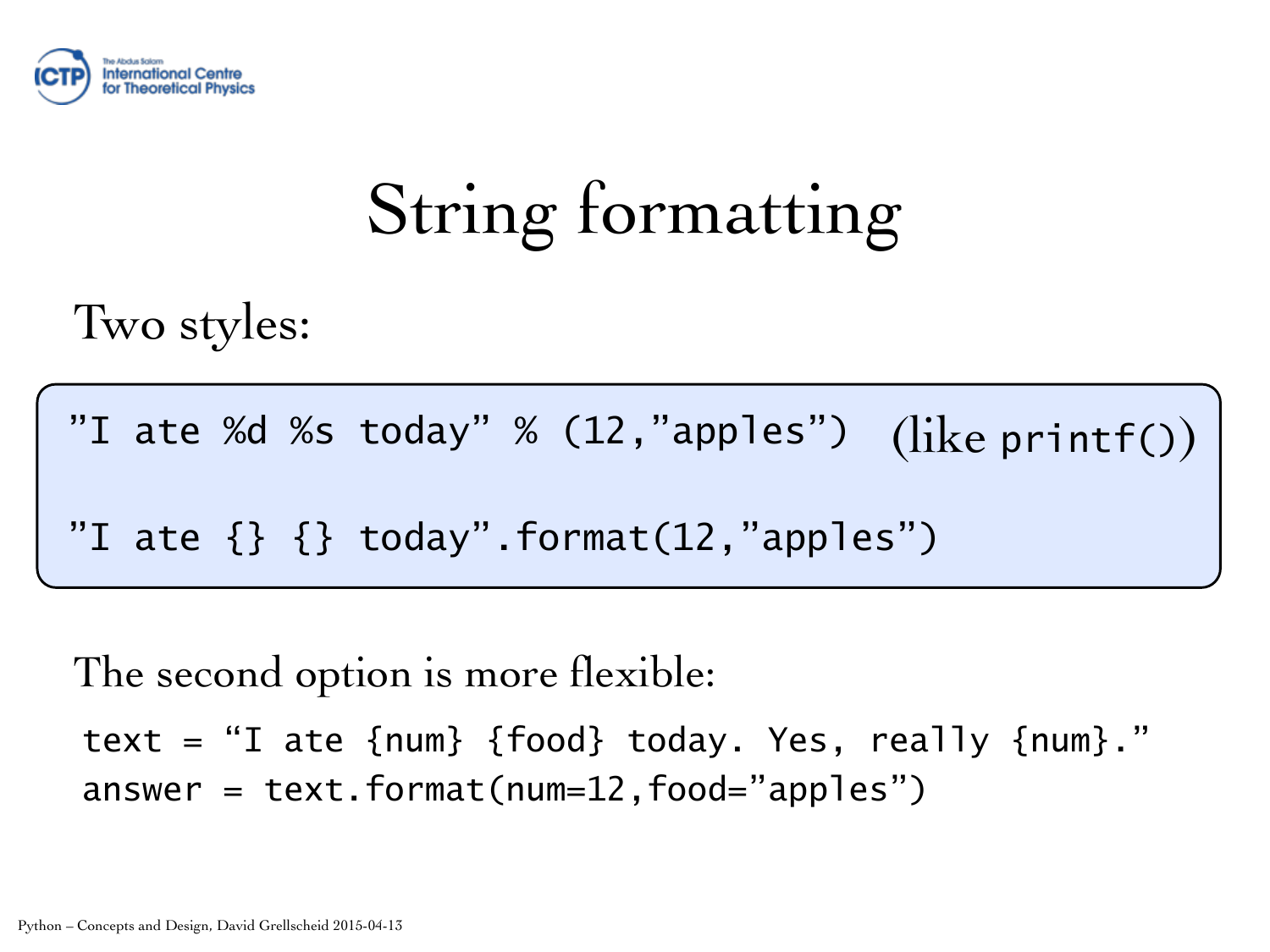

Collections list, tuple [3, 1, 'foo', 12.] mutable (3, 1, 'foo') immutable  $a[0]$   $a[-1]$   $a[2:5]$   $a[2:10:2]$  index / slice access [ $x^*$ ? for x in range(1,11) ] list comprehension

#### dict, set

d={'name':'Monty', 'age':42} d['name'] d['age']

{3, 1, 'foo', 12.} unique elements, union, intersection, etc.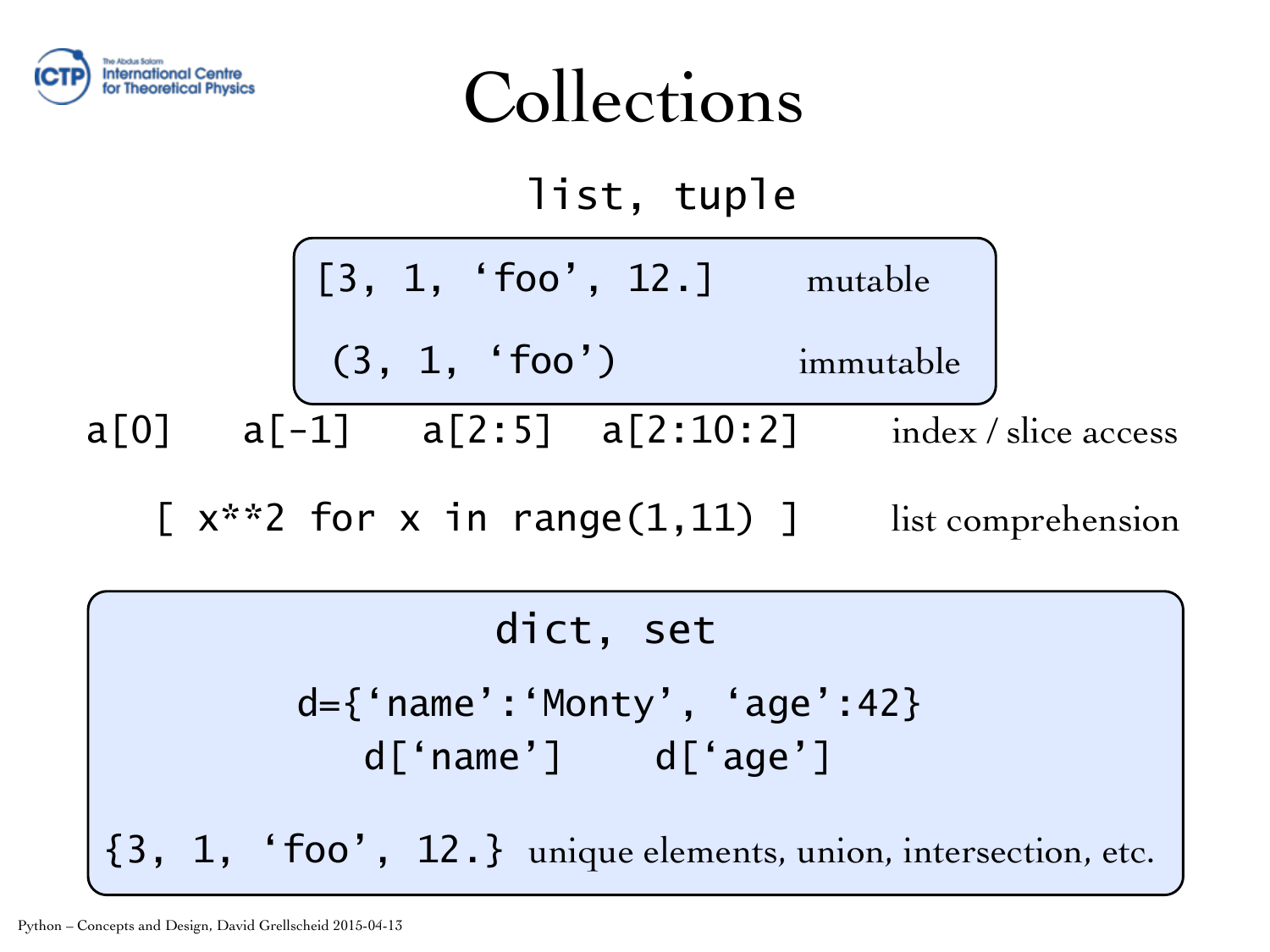

## Some syntax niceties

$$
t = (3, 7+5j)
$$
  
a, b = t  
a, b = b, a

$$
pts = [\n (1,3),\n (5,6),\n] for i in pts:\nprint(i)\nfor x,y in pts:\nprint(x, 'and', y)
$$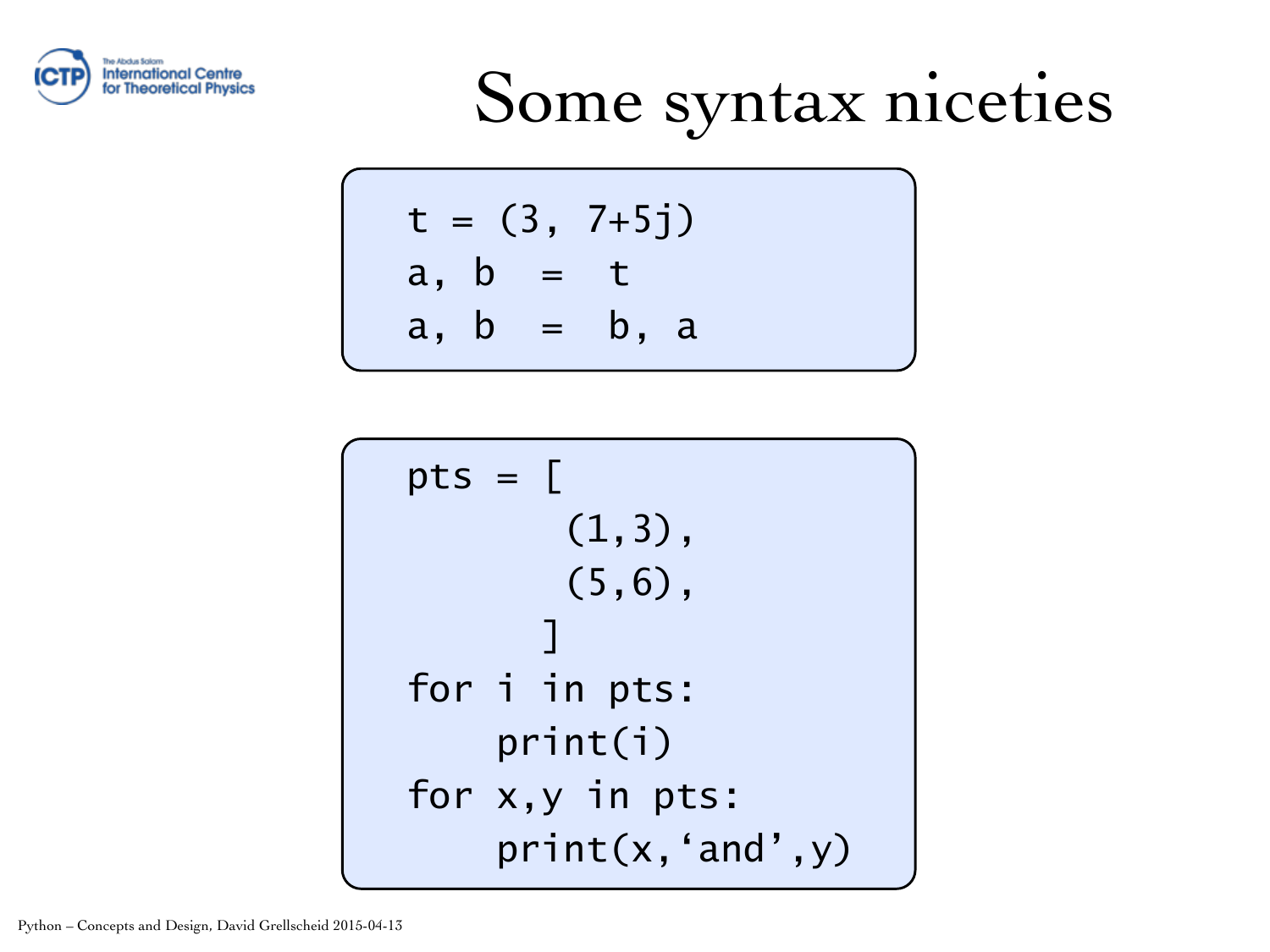

## Standard Library

#### Enormous variety:

- \* Regular expressions, difflib, textwrap
- \* datetime, calendar
- \* synchronized queue
- \* copy
- math, decimal, fractions, random
- os.path, stat, tempfile, shutil
- pickle, sqlite3, zlib, bz2, tarfile, csv
- \* Markup, internet protocols, multimedia, debugging, ...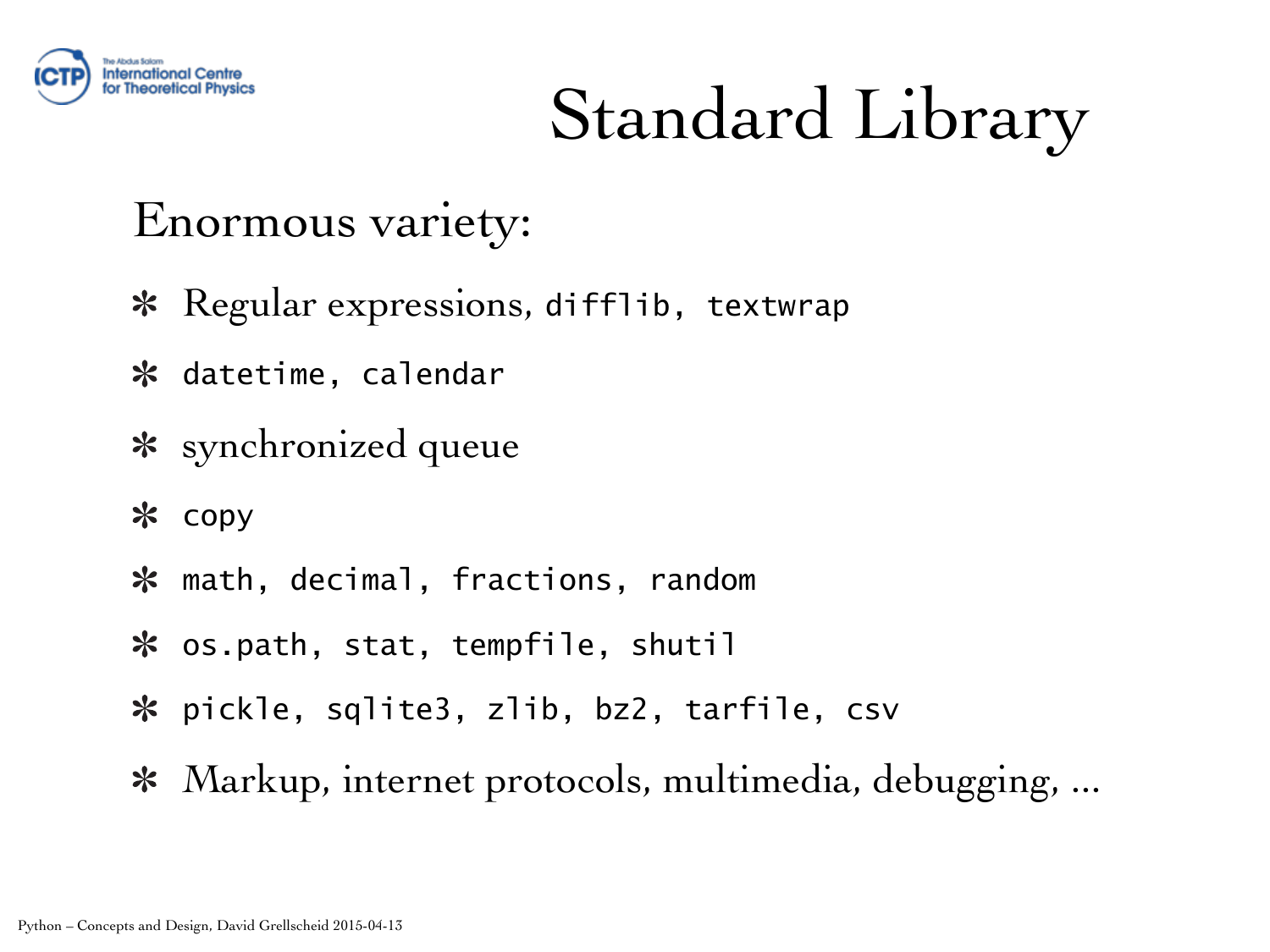

## External packages

~50000 available at PyPI

[http://pypi.python.org/pypi](https://pypi.python.org/pypi)

...,Numpy, Scipy, Matplotlib,...

Easy installation with pip

Quality varies a lot!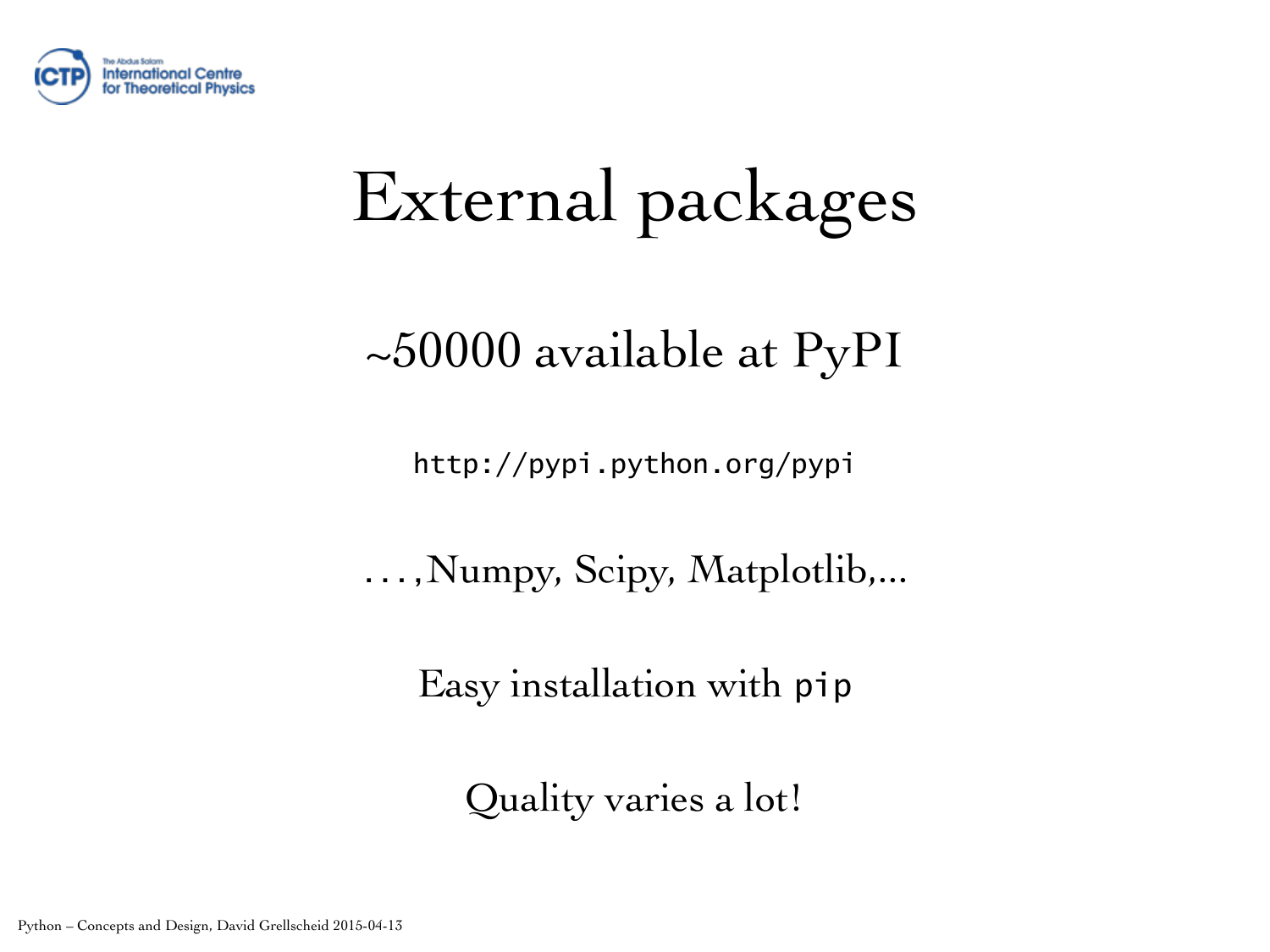

### warm-up to get familiar with editors, file handling, and of course Python

http://learnpythonthehardway.org/book/ Exercises 1–39

http://docs.python.org/2/tutorial/ Sections 3–8

http://projecteuler.net/problems